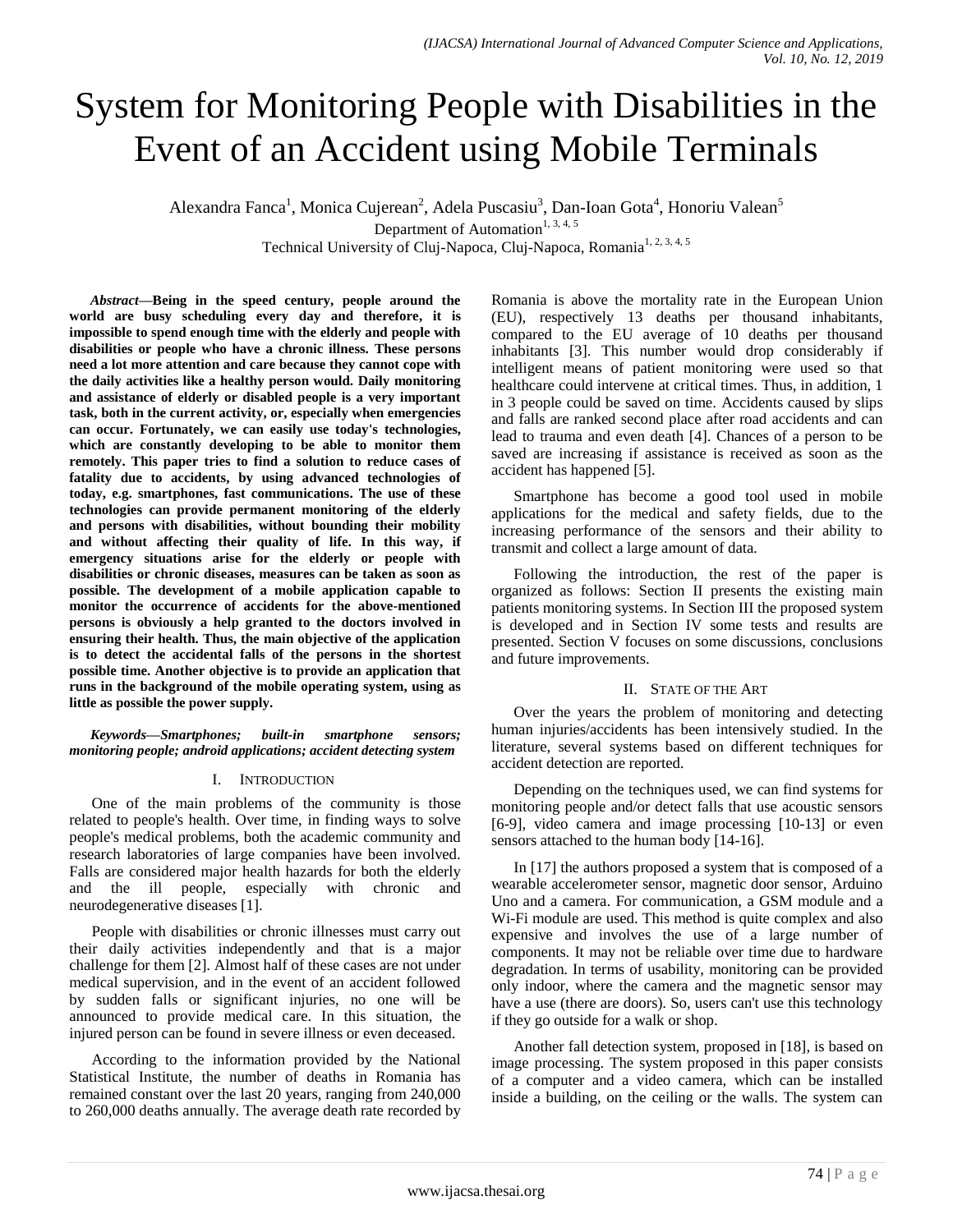monitor a room for 24 hours without human intervention. It is based on artificial vision algorithms that monitor the presence of people in a room and detect if a person has fallen. When a fall is detected, an alarm message is sent to the attending physician along with a photograph. If the person recovers, another message is sent.

All these systems require the use of additional components compared to the systems that use sensors built into smartphones. Also, some systems are restricted only to be used inside the buildings.

## III. METHODS AND MATERIAL

The purpose of this work is to implement a mobile application in order to remotely monitor people with disabilities or chronic diseases, using built-in sensors of smartphones. This application can be used by anyone with a phone with an Android operating system.

Once the application is installed on the phone, the user will be able to create an account by entering the personal data: first name, second name, email, password, personal phone number and two other telephone numbers as the emergency contact persons. Once registered, the user can log in with his credentials (email and password). After logging in, monitoring can begin at the user's request. Monitoring consists of constantly checking the coordinates of the accelerometer to detect a possible accident. The fall will be reported and filtered through the Linux machine's server, which sends an emergency message to the contacts instantly.

All user accident information will be displayed in the graphs. These graphs are implemented in Grafana and the access is granted only to the administrator. The displayed information will target the rate of accidents among the elderly, persons with disabilities or serious chronic diseases.

Another important objective is to use the phone's battery consumption as optimally as possible. For this purpose, a single sensor was chosen to be inspected by the application. This sensor, the accelerometer, is present in both older and state of the art phones.

The server part of the application is implemented as several services and allows performing complex operations.

## *A. Structural Specifications of the System*

The system architecture is based on several independent services that communicate with each other. Thus, each service can be managed independently, without affecting the operation of other services.

This application is designed based on three-tier architecture. The data layer, the business logic layer, and the presentation layer are running on different servers so that it can be independent and can be accessed separately.

The system is composed of the following services:

 The service for users, representing the mobile application with a friendly interface, accessible to people of all ages. The available actions are: register, log in, edit profile, start the application or stop the application;

• The service managed by the admin that starts the Linux virtual machine and controls the filtering of the alerts received from the phone and also manages the graphs that monitor the accident rate on each user.

The connection between the user service and the service managed by the admin is made through a virtual machine API to which HTTP requests are sent.

The architecture of the system is presented in Fig. 1.

## *B. Functional Specifications of the System*

The mobile application has several benefits that make it more flexible, qualitative, with a friendly interface. Regarding the functional specifications, a few examples can be listed:

- Reliability: the application architecture allows longterm operation, which can run on the phone's background for an indefinite period of time, without sending erroneous information to the server or without detecting an unfortunate accident;
- Accessibility: the user-friendly interface of the Android application can be used by anyone, regardless of age or technical knowledge. The users only need to start the application and have the phone permanently with them;
- Security: This targets the Android application as well as the admin's graphical interface (Grafana graphics). When creates an account, the user must fill in all the required fields, otherwise, registration cannot be done. When logs in, the credentials are checked in the database (email and password) and the user can only access the application if he/she enters the data correctly. The admin, in order to be able to access the statistics regarding the number of accidents produced in a period of time, must authenticate with the admin credentials (user and password);
- Database: There are two databases. The first is stored in Cloud Firebase and holds user information. The second database is a local database stored on Linux virtual machine that holds the information displayed by Grafana: user name, two indexes for the occurrence of the accident and the time at which the accident occurred;
- API usage: make possible the connection between the Linux machine and Android. The application sends HTTP requests to the Linux machine, which further filters the data about the user who had the accident and sends messages to the predefined contacts;
- Decomposition in services: the application is composed of several services, these being interconnected but also working independently. Each service is maintained on a different development platform;
- Limitations: The app can work on any phone that has Android operating system independent of the version. The used sensors, accelerometer and GPS are present on most smartphones.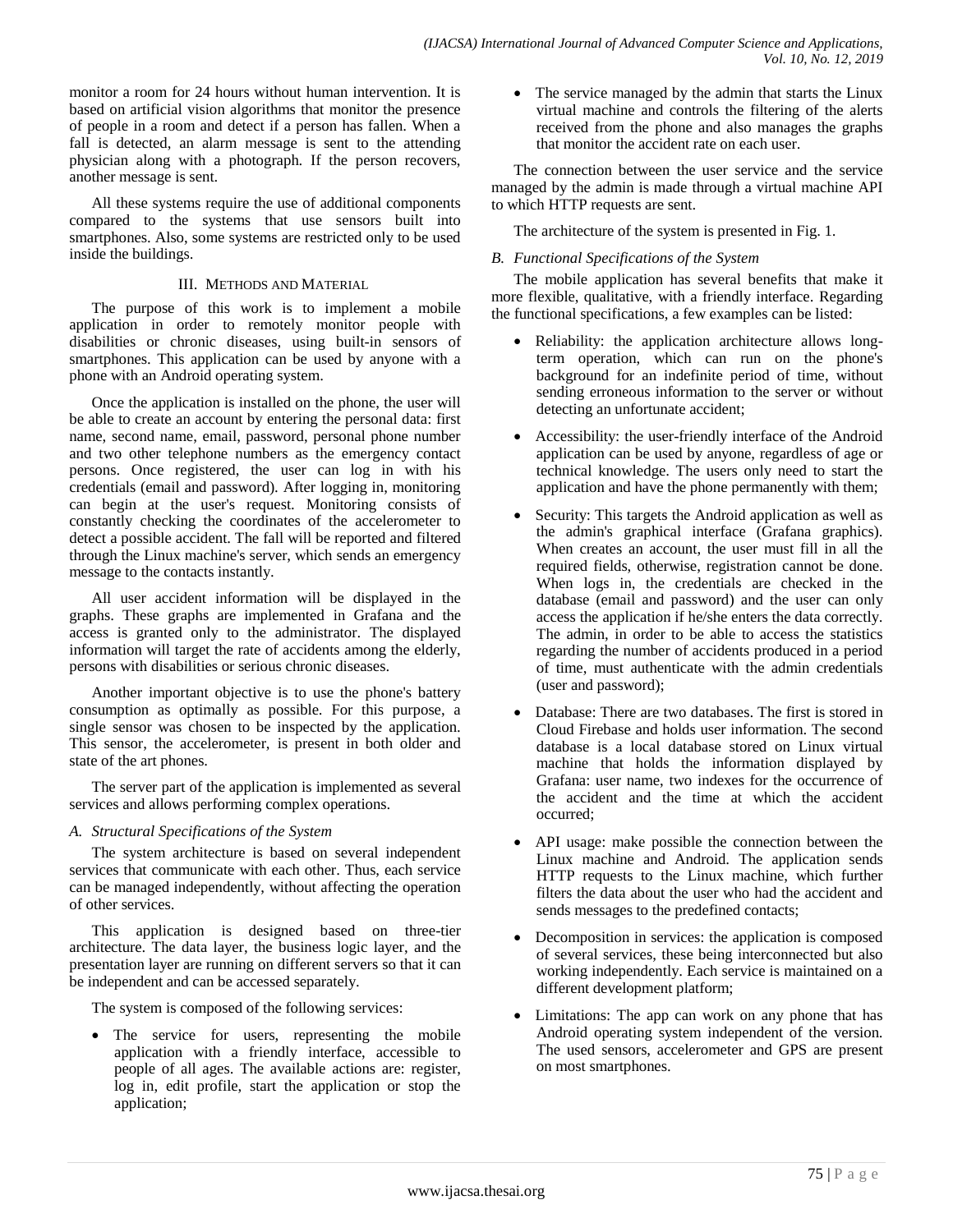

Fig. 1. The Architectural Presentation.

#### *C. The Architecture of the Proposed System*

The application architecture consists of several services that work independently. This facilitates the possibility to change the functionality of a service without degrading the rest of the services.

Qualitative requirements, such as functionality, reliability, accessibility, efficiency, security, independence from other platforms, require the design of a software system with a welldefined architecture. This is the reason for designing the service-based architecture. This architecture is relatively complex and is shown in Fig. 2.

As can be seen from the previous figure, the system consists of four important parts:

- Android application.
- Linux server.
- Database.
- Grafana.

The four components of the system are presented below.

*1) Android Application:* The smartphone allows the use of as many built-in sensors to perform different tasks or to monitor user's actions. For Android, for example, Google provides access to a set of libraries that allow developers to know when the user is in the car or riding a bicycle when entering or leaving a developer-defined perimeter. The proposed application uses the accelerometer to detect any possible impact, fall or other unusual situations that may occur. The Android application is divided into three major components at the logical level: authentication/registration, event monitoring and alerting.

*2) Linux server:* The role of this machine is to process and filter the information sent by the android application in order to send messages to the contacts in the event of an accident or strange behavior of the phone. It is installed on an AWS (Amazon Web Services) virtual machine under server mode.

The connection is made using an SSH (Secure Shell) key. The Admin connects using the Putty platform. He can set up a user name and password with which to connect in the future. The main libraries installed for optimum operation are Flask, Firebase-connector, Grafana, and MySQL.



Fig. 2. The Architecture of the Proposed System.

*3) Database:* Regarding the data level, we can talk about two databases present:

- Firestore Cloud dedicated database for mobile applications in general, but which can be used for other platforms, for example, node.js, Linux servers, and go java. In this context, the non-relational database is made up of a collection called users, which includes a set of documents, each having several fields, which the user must fill in through the registration process.
- Local Linux machine database is used for the Grafana Dashboard, because the graphics cannot extract the required data directly from Firebase. Therefore, the database contains a table consisting of username, alert status (1 or 0, depending on the case) and the current date.

*4) Grafana:* Grafana Dashboard is a graphical interface installed on the Linux machine that can be accessed using the same API as the server. It can only be accessed by admin because authentication is required when accessing it. This includes the accident rate for each individual user, in the form of a graph, which is updated once a minute. Statistics can be maintained from the last 15 minutes to the last year of application usage by a user.

## *D. Use Case Diagram*

One of the essential aspects of modeling a system is the presentation of its dynamic behavior. It is important to highlight the functionalities of the system, both at the client part and at the server part. Depending on its dynamic nature, the diagram highlights certain internal or external factors to make the interaction possible.

The use-case diagram is presented in Fig. 3 and includes the two possible actors of the system: the user of the mobile application and the admin of the server.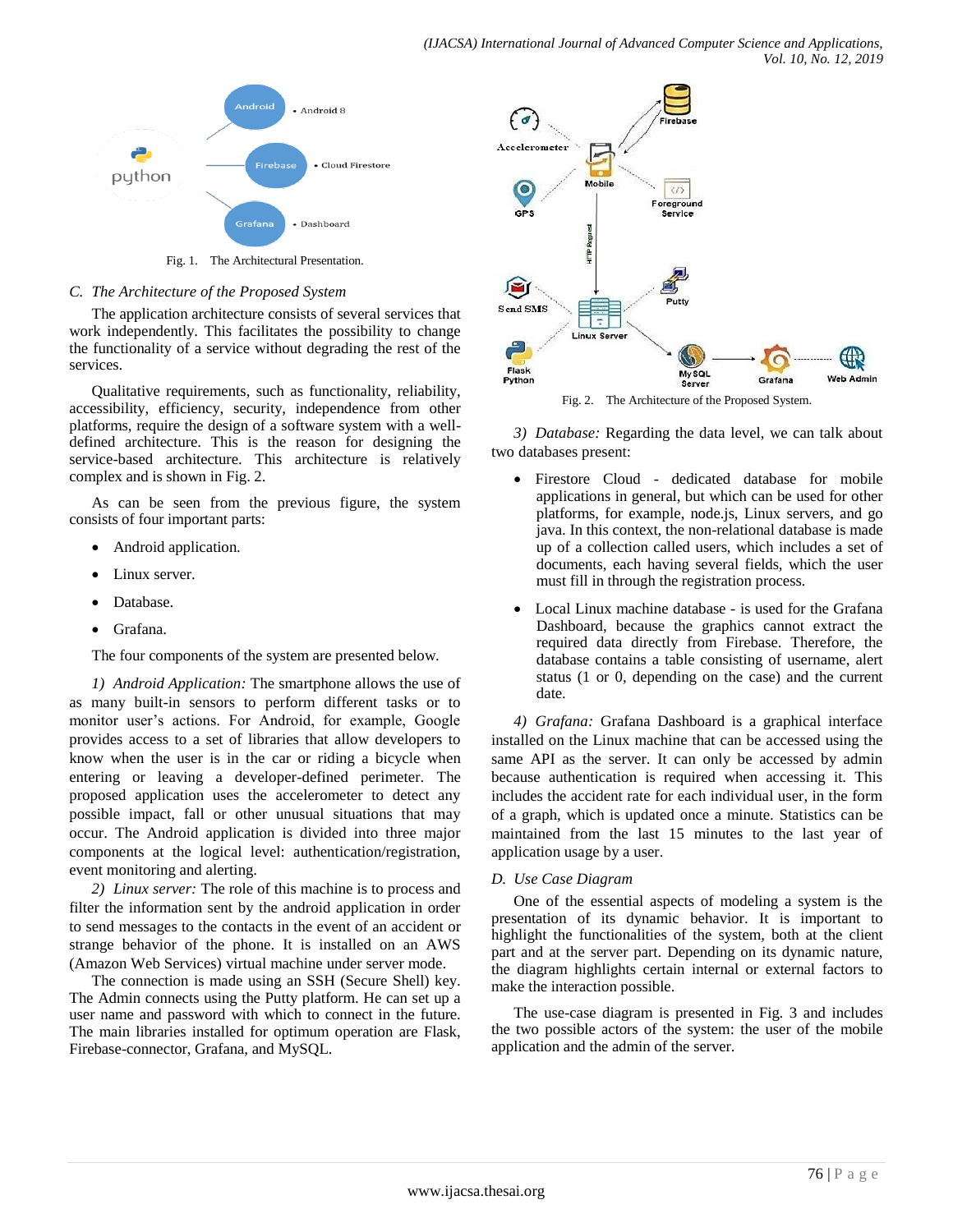

Fig. 3. Use Case Diagram.

As can be seen in the figure above, the roles of the actors are well defined.

Possible actions of the user:

- register to the application.
- log in to the application.
- start monitoring.
- stops monitoring.
- edit his profile with personal data.

The Admin has full rights over all services such as:

- start/stop the server.
- log in to the Grafana interface.
- edit the graphics, modify the logic behind them.
- add, delete users through the Grafana interface.
- add / delete graphs.
- configure the server; access the Firestore Cloud database.

## *E. Sequential Diagram*

The sequence diagram is used to chronologically describe the events that take place within a system. The sequence diagram of the proposed system is shown below (Fig. 4).

As can be seen from the sequential diagram of the system, the sequence of actions is coherent and the steps in which the actions could be performed are finite and well defined.





Fig. 4. Sequential Diagram.

In the first half of the diagram, the application implements all the actions that can take place without difficulties: registration, start monitoring, triggering the alert, sending request Http and sending messages. The chain of actions unfolds very quickly, there are no delays.

In the second half of the diagram, there are obstacles that may occur during the actions: logging in with incorrect credentials, false alarm, stopping the monitoring by the user, 404 could not make the call to the server or the server ran out of resources.

## *F. Implementation of the Android Application*

The Android application is divided into three main components at the logical level: authentication/registration, event monitoring and alerting of events that have happened. Below are details on their implementation.

*1) Authentication and registration:* The login case is presented to the user after installing the application or after it has logged out. From the main activity, the authenticateUser() method is called when starting the application. This method receives the email stored in SharedPreferences as a parameter. The answer is delivered asynchronously via the LoginResponseListener interface back to MainActivity. If the answer is a successful one, the main screen of the application is presented. If the answer is negative, MainActivity presents LoginActivity for authentication. This flow is performed using the startActivityForResult() method, where it is verified that the authentication has been successfully performed. Below the class diagram for authentication is presented (Fig. 5).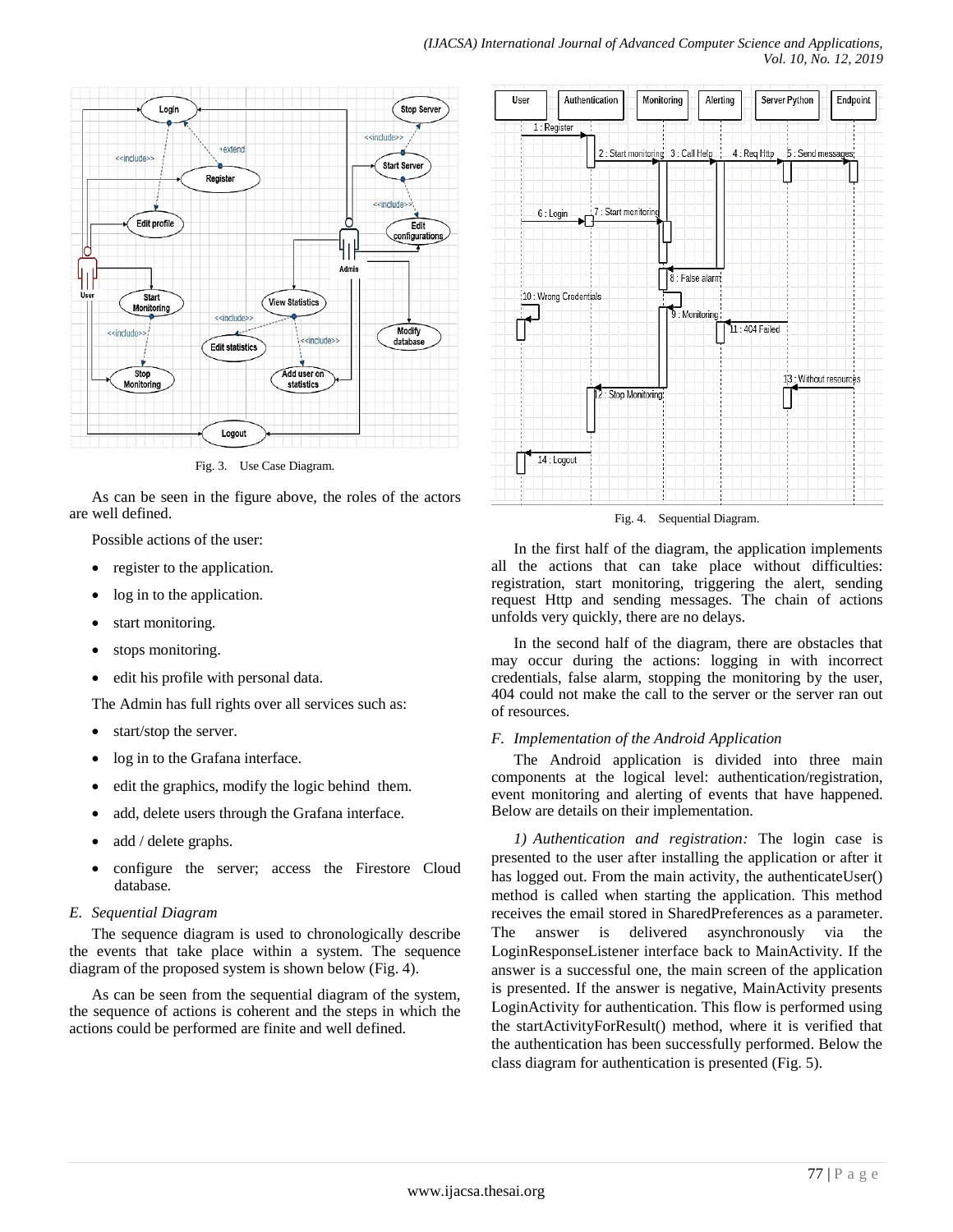

Fig. 5. Class Diagram for Authentication.

The data entered in the Register Activity is verified and validated by the isFormValid () method as follows: verified it respects the structure and checked and that no field is left blank:

- email check the address format with a Regex.
- password it is checked to be no more than 7 characters and coincides with the password confirmation field.
- name it is only checked to be completed.
- phone numbers check with a Regex for the formats: 0040000000000 and +40000000000. Verifying phone numbers with 100% accuracy is almost impossible due to the large number of variations of international phone number formats. This application is developed for demonstration and yet only national numbers are valid.

*2) Event monitoring:* Event monitoring is the main objective of the application. This is achieved by continuous monitoring of the events sent by the phone's accelerometer sensor. The application starts a service that runs all the time in the background. Monitoring Service has access to the accelerometer and registers to receive data from it at a range defined by the SensorManager constant "SENSOR\_DELAY\_NORMAL". At each event, the value of the acceleration is checked in m / s2 on the 3 axes. If the value exceeds the preset threshold by the constant "SENSOR\_SENSITIVITY\_THRESHOLD" with the value of 30, the user will be alerted by a notification, with an expiration time of 20 seconds. The value of 30 m/s2 was chosen following the studies present in the literature. The 20 second alert is accompanied by an alarm sound, and the user has the option to call for help or declare it a false alarm (for example, the phone was accidentally dropped from his hand). If the notification expires or the user confirms it, the phone will call a web service to which the current location and email of the user will be sent as parameters. The current location detection is done using the GPS of the phone in HIGH\_ACCURACY mode and starts once the alarm has been activated. This results in lower energy consumption.

For obtaining data about the current acceleration of the device, the accelerometer of the phone has been used. The type of sensor "Sensor.TYPE LINEAR ACCELERATION" was chosen so that it returns a three-dimensional vector that indicates the value of the acceleration on the 3 axes in m/s2 and excludes gravitational acceleration. When the device is stationary, the returned values are close to 0.

The Android operating system offers multiple location detection strategies for devices that can be used, depending on the application. GPS\_PROVIDER was used for the proposed system, as this method allows the location of the highest accuracy. Initially, we have tried to get the last known location of the operating system through "LocationManager. getLastKnownLocation". If this cannot be achieved or is less than 1 minute, a new location is required by the "Location" Manager.requestLocationUpdates" method.

*3) Event alert:* NetworkManager is a singleton that has only one method, callHelp (String latitude, String longitude, String userId). This method uses the OkHttp library to make an Http request to the alert server. This is called by MonitoringService.

The purpose of the Linux server is to filter alerts, user information and to then send messages based on information received from the Android application. The figure below shows how the server works (Fig. 6).



Fig. 6. How the Server Works.

Cento 6.9 was used to create the server (Linux virtual machine). This is an open-source operating system, used by a wide range of developers. Cento was installed on a virtual machine in AWS (Amazon Web Services) under server mode. This means that it has no graphical interface, all system configurations were done by accessing the server through SSH.

After the virtual instance was created in AWS, the connectivity part was set. The "brain" of the server application is implemented in the api.py file. The main function of the API is composed of several steps:

 It connects to Firebase (the online DB used by the Android application) and extracts all users with the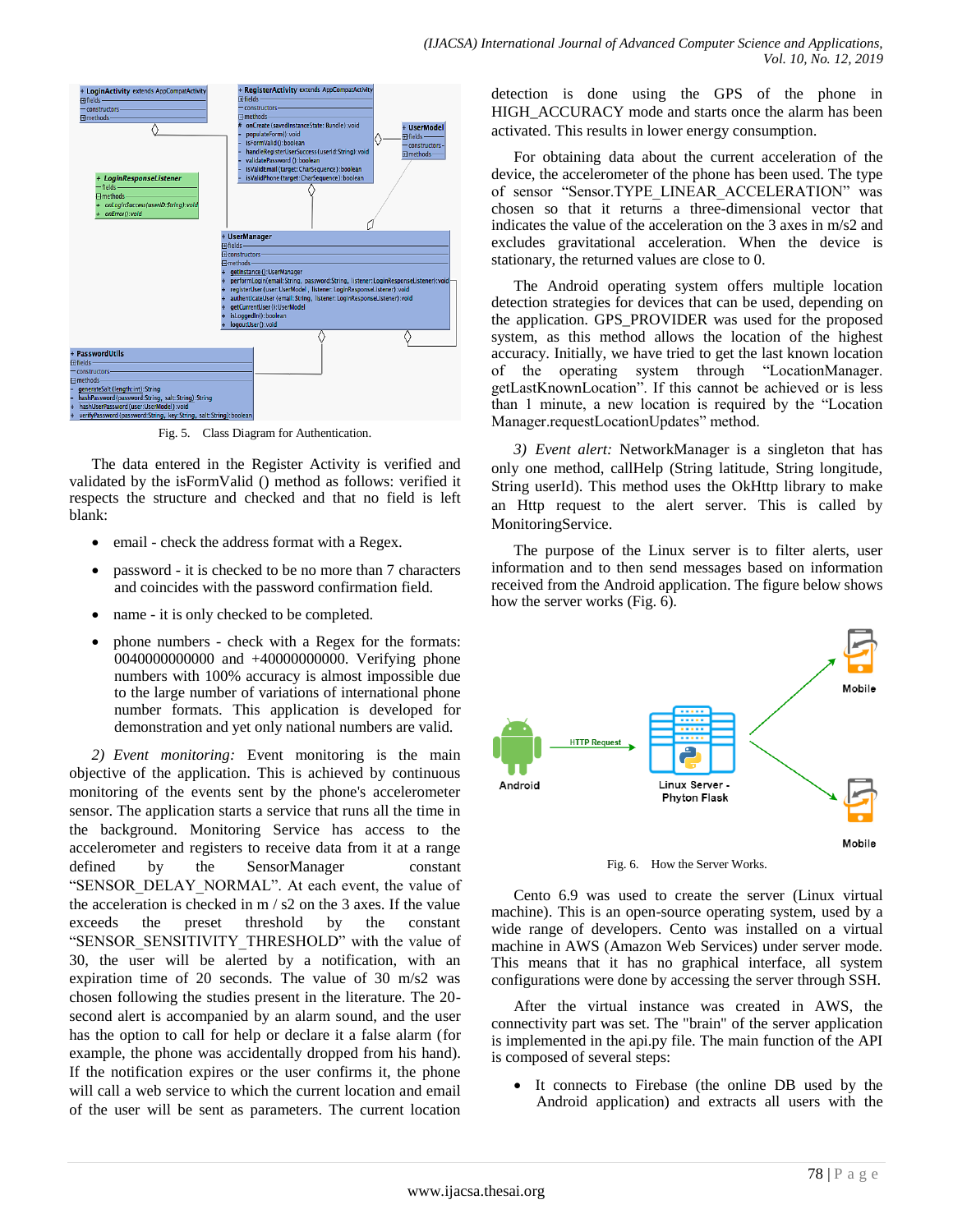related information, as those inserted into a dictionary variable. This is a feature of Python mode called Firebase;

- Parse the dictionary created above and verify that the email address sent by the Android application to this API is valid and belongs to a Firebase user;
- If the above condition is valid, some variables such as First Name, First Name, Telephone Number, etc. are extracted from the entries in Firebase of the user concerned;
- The SMS sending function is executed. This feature is a query of another API provided by AWS through which we can send SMS. This option was chosen because it is a secure solution that does not involve high costs and is available 100% without downtime.
- The last step of the function is to enter information into the local MySQL database about the user who queried this API. The person's name, date and value "1" are added. This helps us create a graph and see how many times a person has used this API using Grafana.

The messages are sent on two different phone numbers of the contact persons and contain information about: the name and surname of the person in danger, his telephone number and the location where he can be found. The message format is shown below (Fig. 7).



Fig. 7. Format Alert Message.

## IV. RESULTS

After the implementation of the system, it was required to test and validate it. Several tests were performed, such as:

- testing the functionality of the Android application;
- server security testing;
- optimization of battery consumption;
- production of statistics using Grafana.

As for testing the functionality of the mobile application, several aspects have been studied and tested, such as the login part, the register, the sending of Http requests in the most correct way.

Login is done by filling in the email and password fields (Fig. 8(a)). Failure to complete them or adding incorrect credentials, which are not found in the database, will trigger the following error: "wrong credentials". If the credentials match the values stored in the database, the user can open the main page of the application. There, it will be able to start monitoring, stop monitoring, but it also has a menu with two buttons: "My profile" and "Logout".

For the register part, the presence of certain rules established in the analysis and implementation part of the system was considered (Fig. 8(b)). The rules established for creating a user account include:

- filling in all the fields;
- the email must have an appropriate structure: zzzyy@gmail.com;
- the telephone numbers must have the prefix of Romania and 10 digits;
- the password must be of maximum 7 characters;
- "password" and "confirm password" must match.

"My profile" is the button that allows the user to edit their profile. It can change: name, surname, email, personal phone number, and phone numbers of the contact persons and also can reset his password. The editing part of the profile has the same rules as the registration ones.

Another important aspect of the Android part of the application is location permissions. Once the application is installed, if the location is not activated, the user receives a message which requests permission to the location of the smartphone. The application will not work without the enabled location.

For security purposes, the server can only be accessed by admin. Also, the Android application contains the exact path of the Http request to the server. Since the server is built on an AWS virtual machine, many hackers may try to access the server, but this is not possible due to server security. Any other application that tries to access the API will receive error 404. In conclusion, as far as server security is concerned, no other foreign application can access the Linux machine.

Another important objective of the paper was to achieve the lowest energy consumption. A battery consumption statistic was obtained through experiments (the application runs all the time in the background). The results are presented in Table I.

As can be seen from the performed tests, the proposed system requires a maximum consumption of 15.2% of the battery, without it being included in the list of applications for battery optimization.

Except for hardware malfunctions that may affect the sensors of the phone, the application has no issues in terms of life, because it works in optimal parameters.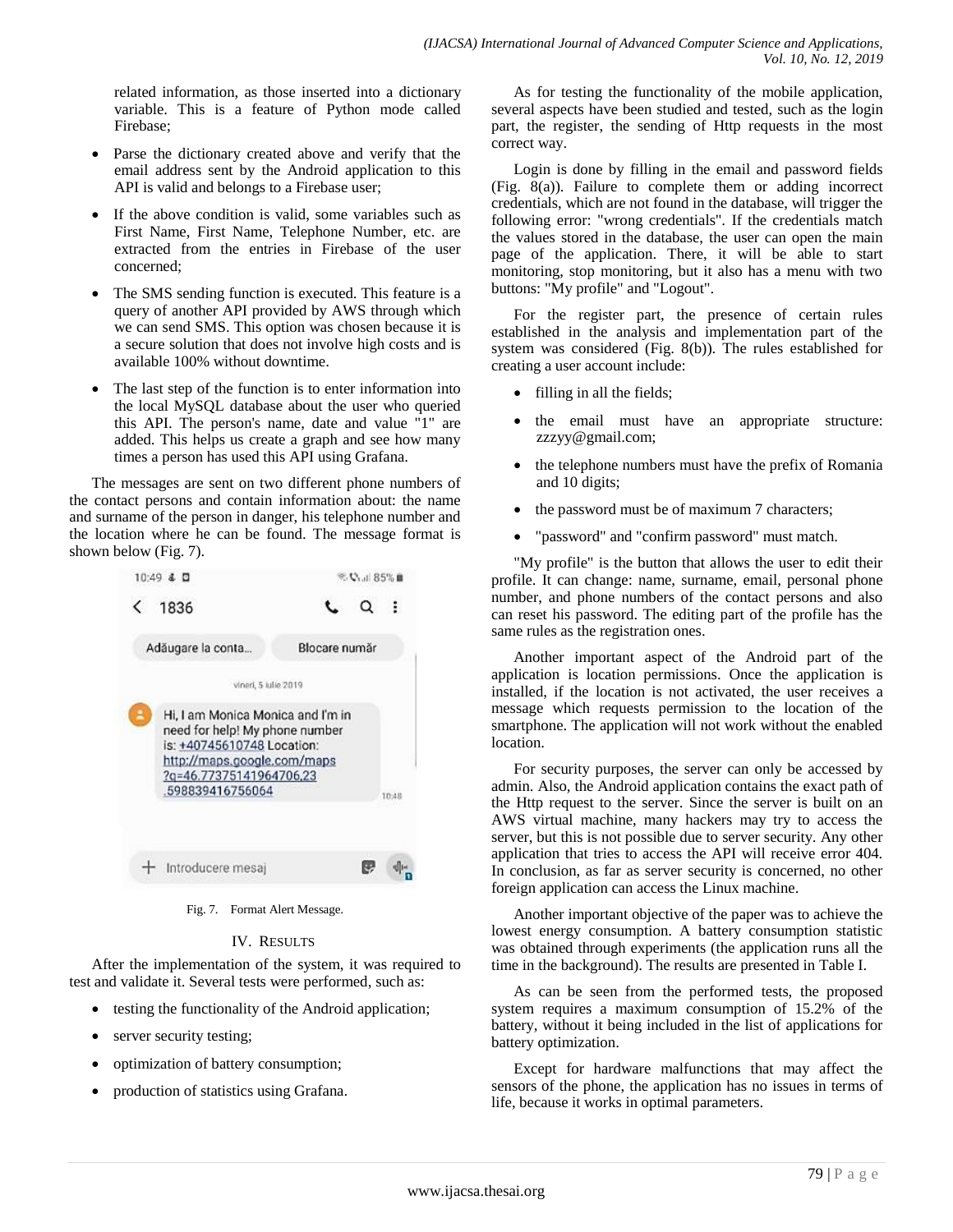

Fig. 8. (a) Login Activity. (b) Register Activity.

TABLE. I. BATTERY CONSUMPTION

| Time period                                           | <b>Battery percentage</b> |
|-------------------------------------------------------|---------------------------|
| One day                                               | 10.6 %                    |
| A day that sends at least 6 alerts, maximum 10 alerts | 15.2 %                    |

#### *A. Making Statistics using Grafana Application*

The proposed system offers, besides the mobile monitoring and a warning application in case of accident, the possibility of making statistics regarding the number of detected accidents for each user. This can be done by accessing the Grafana application which is also installed on the Linux virtual machine.

Logging into the Grafana application can only be done by the admin, using the username and password as credentials. Once logged in, the admin can view user accident statistics for a certain period of time. The server has a script set in the Linux scheduler to run every minute. This script is connected to Firebase and extracts the name of each user and inserts into the local MySQL database the user name, date and number '0'. In this way, we will have a table in the local database where there will be multiple lines with the names of the people and the digits 0 or 1. The value 1 is inserted only when the API is called by the Android application.



Fig. 9. Accident Statistics – June 2019.

The accident statistics for some users for June 2019 are presented (Fig. 9).

#### V. DISCUSSION AND CONCLUSIONS

One of the biggest challenges was to keep a service permanently running without affecting the rest of the applications. This is necessary to be able to monitor the users 24/24h. In the latest versions of Android, different process prioritization mechanisms have been implemented in order to save the battery and the processes are often stopped. Also, different phone manufacturers can change these mechanisms. For example, on Huawei, events sent by the accelerometer stop working after a few minutes. This issue can be solved by excluding the application from battery optimization in the phone settings. Also, a wake lock was used to increase service priority.

Another challenge is to detect the fall event and to remove false alerts. Determining the optimum acceleration threshold contributes to solve the problem only partially.

By combining all the technologies presented above, we have succeeded in implementing a modern solution, which adapts to the size of each mobile device and which is built on the principle of simplicity in use.

Looking at the context from the beginning of the paper, this application is very useful for helping people with disabilities, or the elderly, because it significantly reduces the risk of health hazard after an accident or even the risk of death. It can bring a huge contribution to the society, by allowing medical staff to do other works instead of monitoring people 24 hours a day at the hospital or at home.

A solution has been found to reduce the death of accidents due to the use of today's advanced technologies, for example, smartphones, sensors incorporated in smartphones, fast communication services. This will help the monitoring of helpless people even remotely. In this way, the elderly, people with disabilities or chronic diseases can be saved in time in the event of an unforeseen accident and also the monitoring of accidents is provided without affecting the mobility or quality of life.

In conclusion, the application complies with all the constraints set from the beginning, as can be seen from the results of testing and validation. The proposed application is not similar to other and works better by optimizing power consumption, displaying a user-friendly interface, using a database that updates very quickly and using a server that can send alert messages within three seconds of receiving alerts on smartphones.

As future improvement of the proposed solution, the use of machine learning technologies is desired. Firebase ML kit offers the possibility to train a sensor flow model for categorizing events and using artificial intelligence to decide whether it is a false alarm or not. It is possible to record the last sequence of values sent by the accelerometer and through the input of the user who decides whether it is a false alarm or not, to train the AI part of the application.